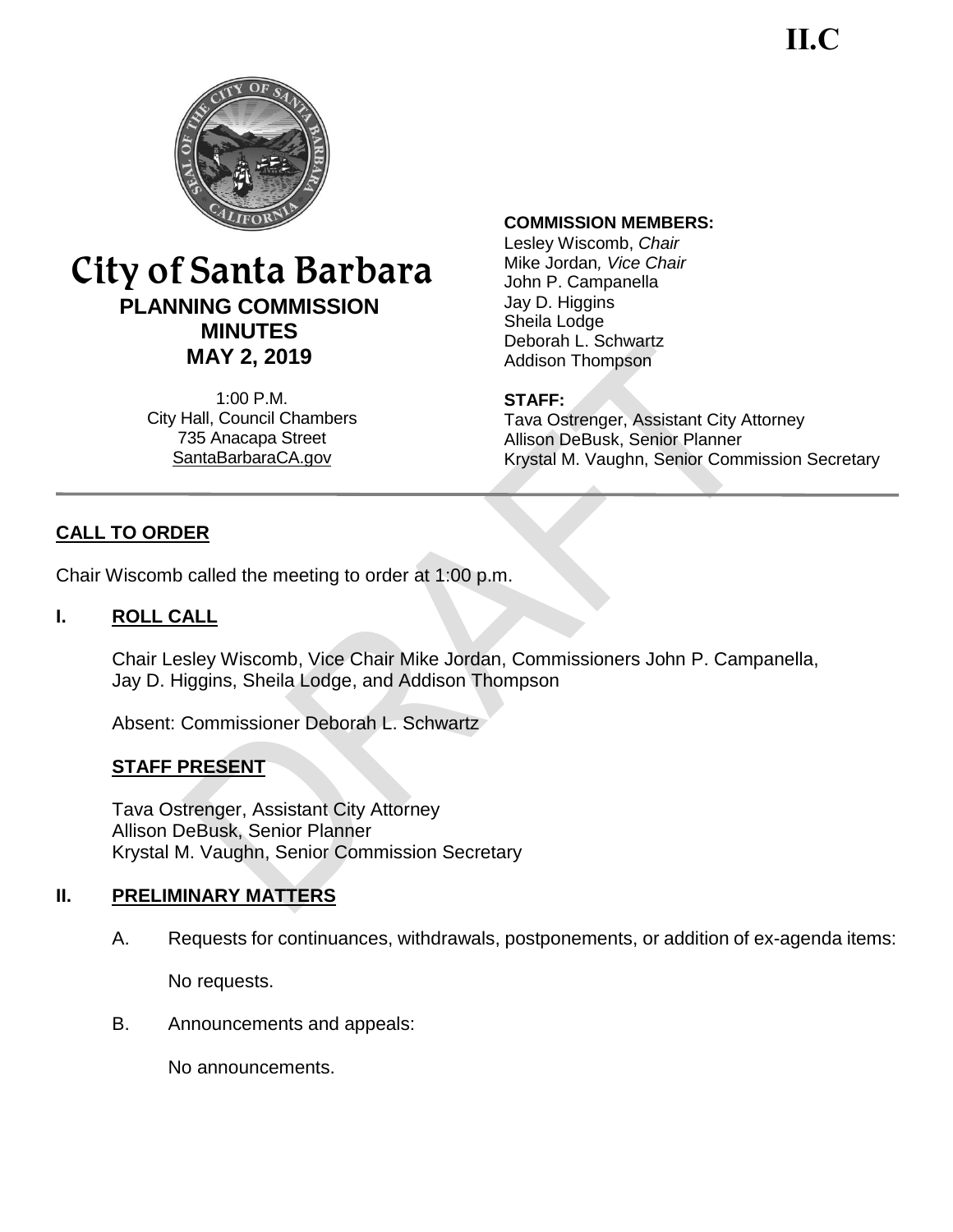- C. Review, consideration, and action on the following draft Planning Commission minutes and resolutions:
	- 1. April 4, 2019 Minutes

#### **MOTION: Jordan/Lodge**

Approve the minutes as presented.

The motion carried by the following vote: Ayes: 4 Noes: 0 Abstain: 2 (Wiscomb, Thompson) Absent: 1 (Schwartz)

- 2. April 11, 2019 Minutes
- 3. Planning Commission Resolution No. 005-19 Growth Management Program, Annual Allocation of Unused or Expired Nonresidential Small Addition Square Footage
- 4. Planning Commission Resolution No. 006-19 1202 Diana Road

### **MOTION: Jordan/Lodge**

Approve the minutes of April 11, 2019, resolution 005-19, and resolution 006-19 as presented.

The motion carried by the following vote: Ayes: 4 Noes: 0 Abstain: 2 (Wiscomb, Thompson) Absent: 1 (Schwartz)

D. Comments from members of the public pertaining to items not on this agenda:

Public comment opened at 1:03 p.m., and as no one wished to speak, it closed.

## **III. ADMINISTRATIVE AGENDA**

#### **ACTUAL TIME: 1:03 P.M.**

- A. Committee and Liaison Reports:
	- 1. Staff Hearing Officer Liaison Report

No report.

- 2. Other Committee and Liaison Reports
	- a. Commissioner Thompson reported on the Olive Mill Road Roundabout subcommittee meeting.
	- b. Commissioner Jordan announced that the Del La Guerra Plaza Committee will be meeting on May 23, 2019 at 10:30 a.m. in room 15.
	- c. Chair Wiscomb reported on the Ordinance Committee meeting of April 30, 2019 and announced that the next meeting will be on May 14, 2019.